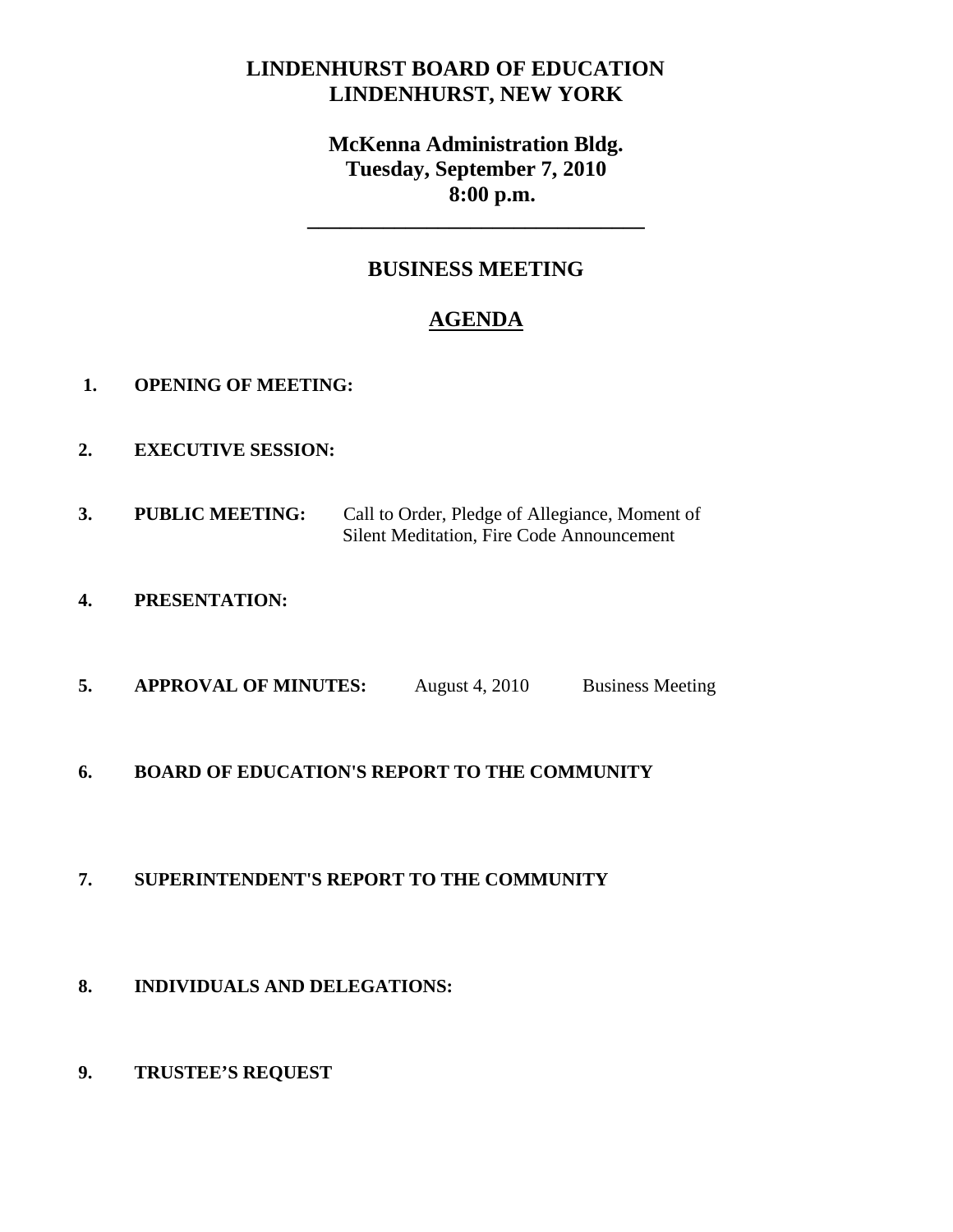### **10. SUPERINTENDENT'S RECOMMENDATIONS**

### **a. RECOMMENDATION – LAUREN ZACHER**

Recommended Action: Upon a motion made by Seconded by \_\_\_\_\_\_\_\_\_\_\_\_\_\_\_\_\_, the following resolution is offered

 **WHEREAS,** LAUREN ZACHER has tendered her resignation as a member of the professional staff of the Lindenhurst Public Schools as of April 3, 2010 for the purposes of retiring; and

 WHEREAS, Lauren Zacher has served the school district faithfully from February 2, 1977 as an elementary teacher for a total of thirty-three years, and

WHEREAS, Lauren Zacher discharged her duties to the best of her abilities; and

 WHEREAS, by her efforts, the Lindenhurst schools functioned in a much more effective manner; and

 WHEREAS, Lauren Zacher's colleagues, from all areas of the school community with whom she has been associated, recognize her services with esteem, now therefore, be it

 RESOLVED, that by means of this testimonial on the occasion of her retirement, the Board of Education seeks to express its sincere appreciation for her service to the school district and to the children of the community, and takes this opportunity to join with her colleagues in extending best wishes for a happy retirement.

Vote on the motion: Yes:

No:

Abstained:

Motion carried/defeated.

# **b. Recommendation: LYNN STANKOWITZ**

Recommended Action: Upon a motion made by Seconded by the following resolution is offered

 WHEREAS LYNN STANKOWITZ has tendered her resignation as a member of the professional staff of the Lindenhurst Public Schools as of June 30, 2010 for the purposes of retiring; and

 WHEREAS, Lynn Stankowitz has served the school district faithfully from August 28, 2000 as Senior High School Special Education Chairperson for a total of nine years and ten months, and

WHEREAS, Lynn Stankowitz discharged her duties to the best of her abilities; and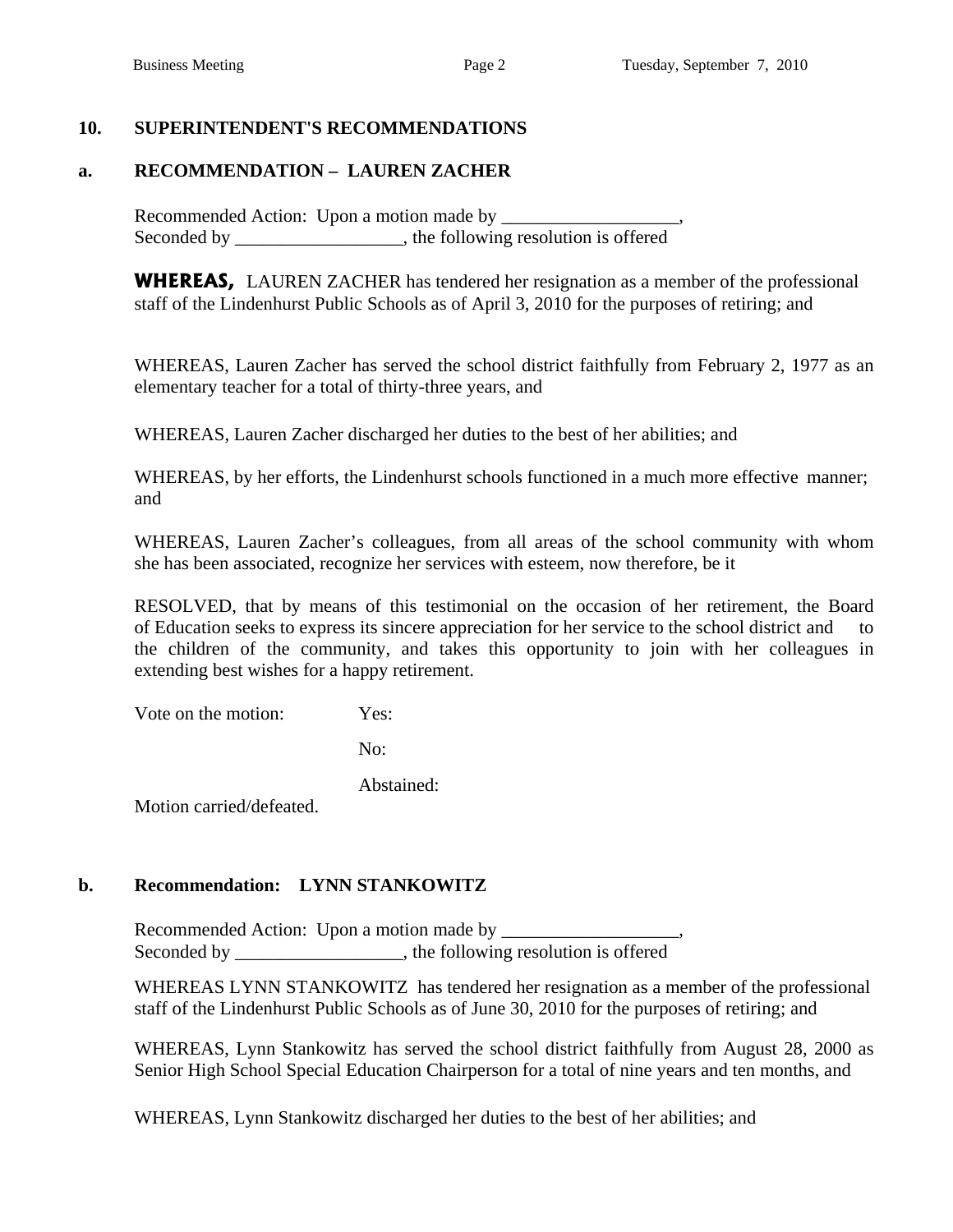WHEREAS, by her efforts, the Lindenhurst schools functioned in a much more effective manner; and

 WHEREAS, Lynn Stankowitz' colleagues, from all areas of the school community with whom she has been associated, recognize her services with esteem, now therefore, be it

 RESOLVED, that by means of this testimonial on the occasion of her retirement, the Board of Education seeks to express its sincere appreciation for her service to the school district and to the children of the community, and takes this opportunity to join with her colleagues in extending best wishes for a happy retirement.

Vote on the motion: Yes:

No:

Abstained:

Motion carried/defeated.

### **c. Recommendation: TONI (KISA) VALENTI**

 Recommended Action: Upon a motion made by \_\_\_\_\_\_\_\_\_\_\_\_\_\_\_\_\_\_\_, Seconded by \_\_\_\_\_\_\_\_\_\_\_\_\_\_\_, the following resolution is offered

WHEREAS TONI (KISA) VALENTI has tendered her resignation as a member of the professional staff of the Lindenhurst Public Schools as of June 30, 2010 for the purposes of retiring; and

 WHEREAS, Toni (Kisa) Valenti has served the school district faithfully from September 1, 1977 as a foreign language teacher for a total of thirty-three years, and

WHEREAS, Toni (Kisa) Valenti discharged her duties to the best of her abilities; and

 WHEREAS, by her efforts, the Lindenhurst schools functioned in a much more effective manner; and

 WHEREAS, Toni (Kisa) Valenti's colleagues, from all areas of the school community with whom she has been associated, recognize her services with esteem, now therefore, be it

RESOLVED, that by means of this testimonial on the occasion of her retirement, the Board of Education seeks to express its sincere appreciation for her service to the school district and to the children of the community, and takes this opportunity to join with her colleagues in extending best wishes for a happy retirement

Vote on the motion: Yes:

No:

Abstained: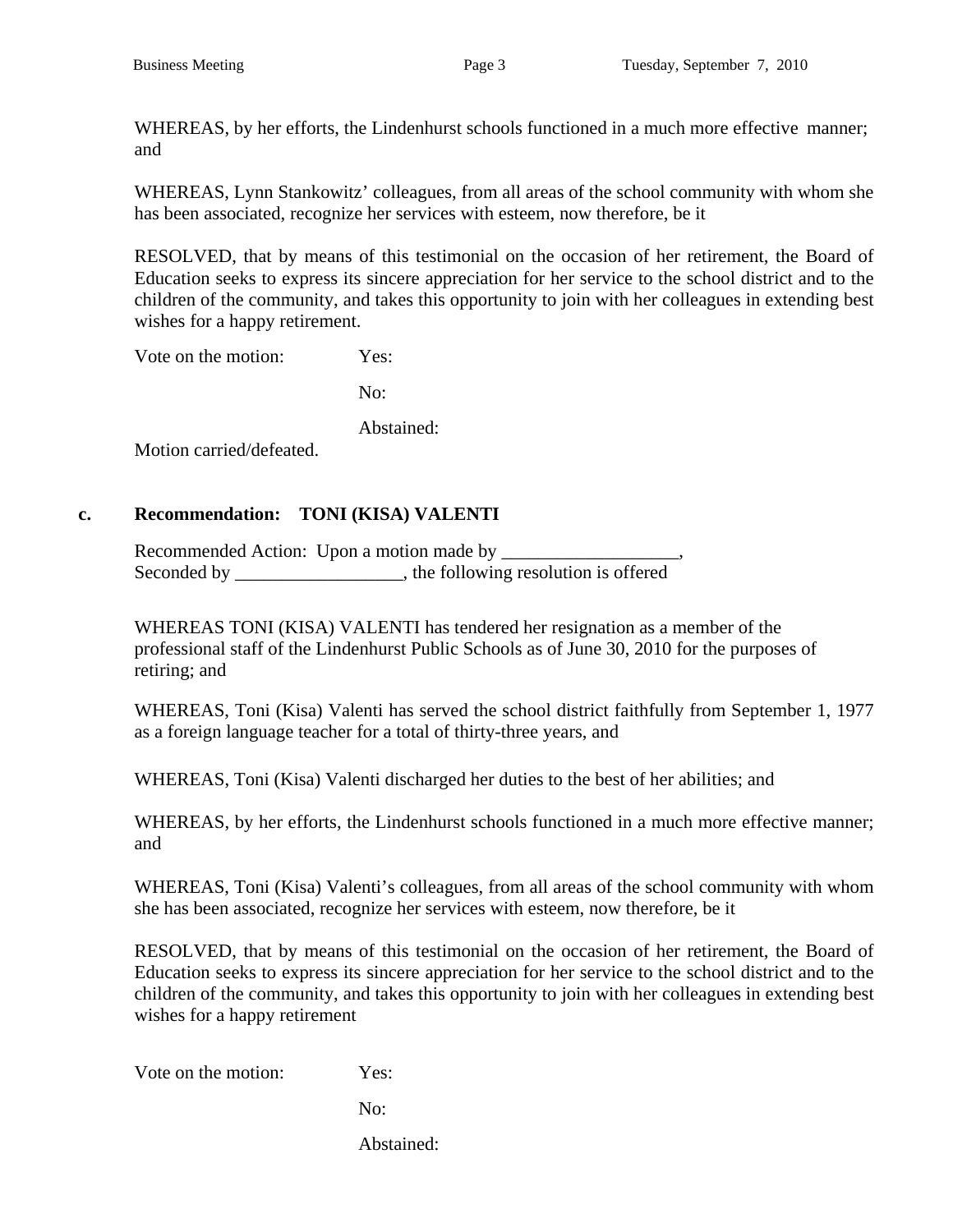### **d. Recommendation: MAJOR JAMES SUREAU**

 Recommended Action: Upon a motion made by \_\_\_\_\_\_\_\_\_\_\_\_\_\_\_\_\_\_\_, Seconded by \_\_\_\_\_\_\_\_\_\_\_\_\_\_\_, the following resolution is offered

WHEREAS MAJOR JAMES SUREAU has tendered his resignation as a member of the professional staff of the Lindenhurst Public Schools as of July 31, 2010 for the purposes of retiring; and

 WHEREAS, Major James Sureau has served the school district faithfully from August 1, 1993 as JROTC instructor for a total of seventeen years, and

WHEREAS, Major James Sureau discharged his duties to the best of his abilities; and

WHEREAS, by his efforts, the Lindenhurst schools functioned in a much more effective manner; and

 WHEREAS, Major James Sureau's colleagues, from all areas of the school community with whom he has been associated, recognize his services with esteem, now therefore, be it

 RESOLVED, that by means of this testimonial on the occasion of his retirement, the Board of Education seeks to express its sincere appreciation for his service to the school district and to the children of the community, and takes this opportunity to join with his colleagues in extending best wishes for a happy retirement.

Vote on the motion: Yes:

No:

Abstained:

Motion carried/defeated.

# **e. Recommendation: MEREDITH OISLANDER**

 Recommended Action: Upon a motion made by \_\_\_\_\_\_\_\_\_\_\_\_\_\_\_\_\_\_\_, Seconded by the following resolution is offered

**WHEREAS** MEREDITH OISLANDER has tendered her resignation as a member of the professional staff of the Lindenhurst Public Schools as of July 1, 2010 for the purposes of retiring; and

 WHEREAS, Meredith Oislander has served the school district faithfully from September 1, 1978 as a health teacher for a total of thirty years, and

WHEREAS, Meredith Oislander discharged her duties to the best of her abilities; and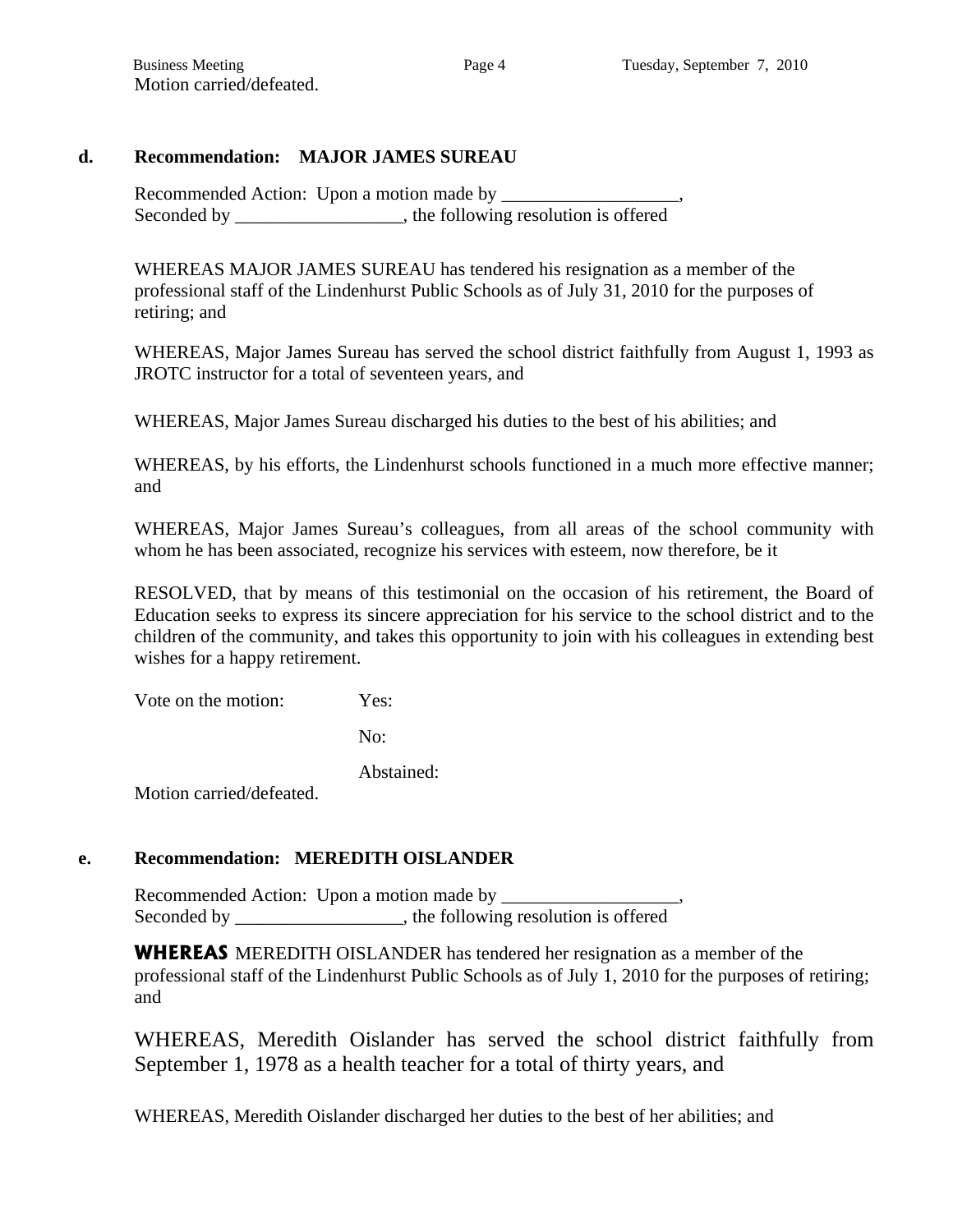Business Meeting **Page 5** Page 5 Tuesday, September 7, 2010 WHEREAS, by her efforts, the Lindenhurst schools functioned in a much more effective manner; and

 WHEREAS, Meredith Oislander's colleagues, from all areas of the school community with whom she has been associated, recognize her services with esteem, now therefore, be it

 RESOLVED, that by means of this testimonial on the occasion of her retirement, the Board of Education seeks to express its sincere appreciation for her service to the school district and to the children of the community, and takes this opportunity to join with her colleagues in extending best wishes for a happy retirement.

Vote on the motion: Yes:

No:

Abstained:

Motion carried/defeated.

Motion carried/defeated.

### **f. Recommendation: IRENE BARBACH**

 Recommended Action: Upon a motion made by \_\_\_\_\_\_\_\_\_\_\_\_\_\_\_\_\_\_\_, Seconded by the following resolution is offered

 WHEREAS IRENE BARBACH has tendered her resignation as a member of the professional staff of the Lindenhurst Public Schools as of July 1, 2010 for the purposes of retiring; and

 WHEREAS, Irene Barbach has served the school district faithfully from September 1, 2000 as a mathematics teacher for a total of ten years, and

WHEREAS, Irene Barbach discharged her duties to the best of her abilities; and

WHEREAS, by her efforts, the Lindenhurst schools functioned in a much more effective manner; and

 WHEREAS, Irene Barbach's colleagues, from all areas of the school community with whom she has been associated, recognize her services with esteem, now therefore, be it

 RESOLVED, that by means of this testimonial on the occasion of her retirement, the Board of Education seeks to express its sincere appreciation for her service to the school district and to the children of the community, and takes this opportunity to join with her colleagues in extending best wishes for a happy retirement.

Vote on the motion: Yes:

No:

Abstained: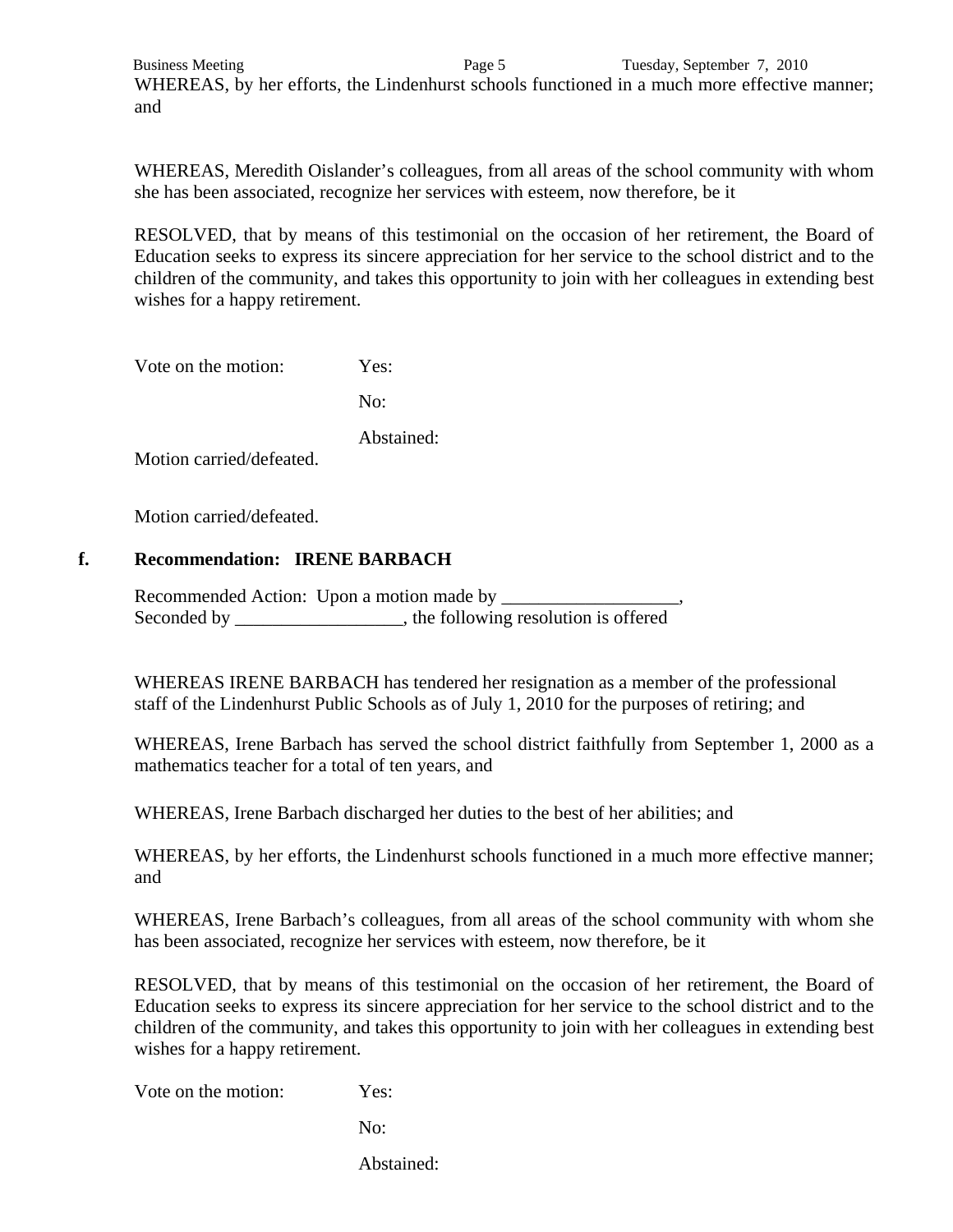# **g. Recommendation: FRANCES FONTANE**

 Recommended Action: Upon a motion made by \_\_\_\_\_\_\_\_\_\_\_\_\_\_\_\_\_\_\_, Seconded by \_\_\_\_\_\_\_\_\_\_\_\_\_\_\_\_\_, the following resolution is offered

 WHEREAS FRANCES FONTANE has tendered her resignation as a member of the professional staff of the Lindenhurst Public Schools as of July 1, 2010 for the purposes of retiring; and

 WHEREAS, Frances Fontane has served the school district faithfully from September 1, 1987 as an elementary teacher for a total of twenty-three years, and

WHEREAS, Frances Fontane discharged her duties to the best of her abilities; and

WHEREAS, by her efforts, the Lindenhurst schools functioned in a much more effective manner; and

 WHEREAS, Frances Fontane's colleagues, from all areas of the school community with whom she has been associated, recognize her services with esteem, now therefore, be it

 RESOLVED, that by means of this testimonial on the occasion of her retirement, the Board of Education seeks to express its sincere appreciation for her service to the school district and to the children of the community, and takes this opportunity to join with her colleagues in extending best wishes for a happy retirement.

Vote on the motion: Yes:

No:

Abstained:

Motion carried/defeated.

#### **h. Recommendation: BARBARA TERRELL**

 Recommended Action: Upon a motion made by \_\_\_\_\_\_\_\_\_\_\_\_\_\_\_\_\_\_\_, Seconded by the following resolution is offered

 WHEREAS BARBARA TERRELL has tendered her resignation as a member of the professional staff of the Lindenhurst Public Schools as of July 1, 2010 for the purposes of retiring; and

 WHEREAS, Barbara Terrell has served the school district faithfully from September 1, 1992 as an elementary teacher for a total of eighteen years, and

WHEREAS, Barbara Terrell discharged her duties to the best of her abilities; and

 WHEREAS, by her efforts, the Lindenhurst schools functioned in a much more effective manner; and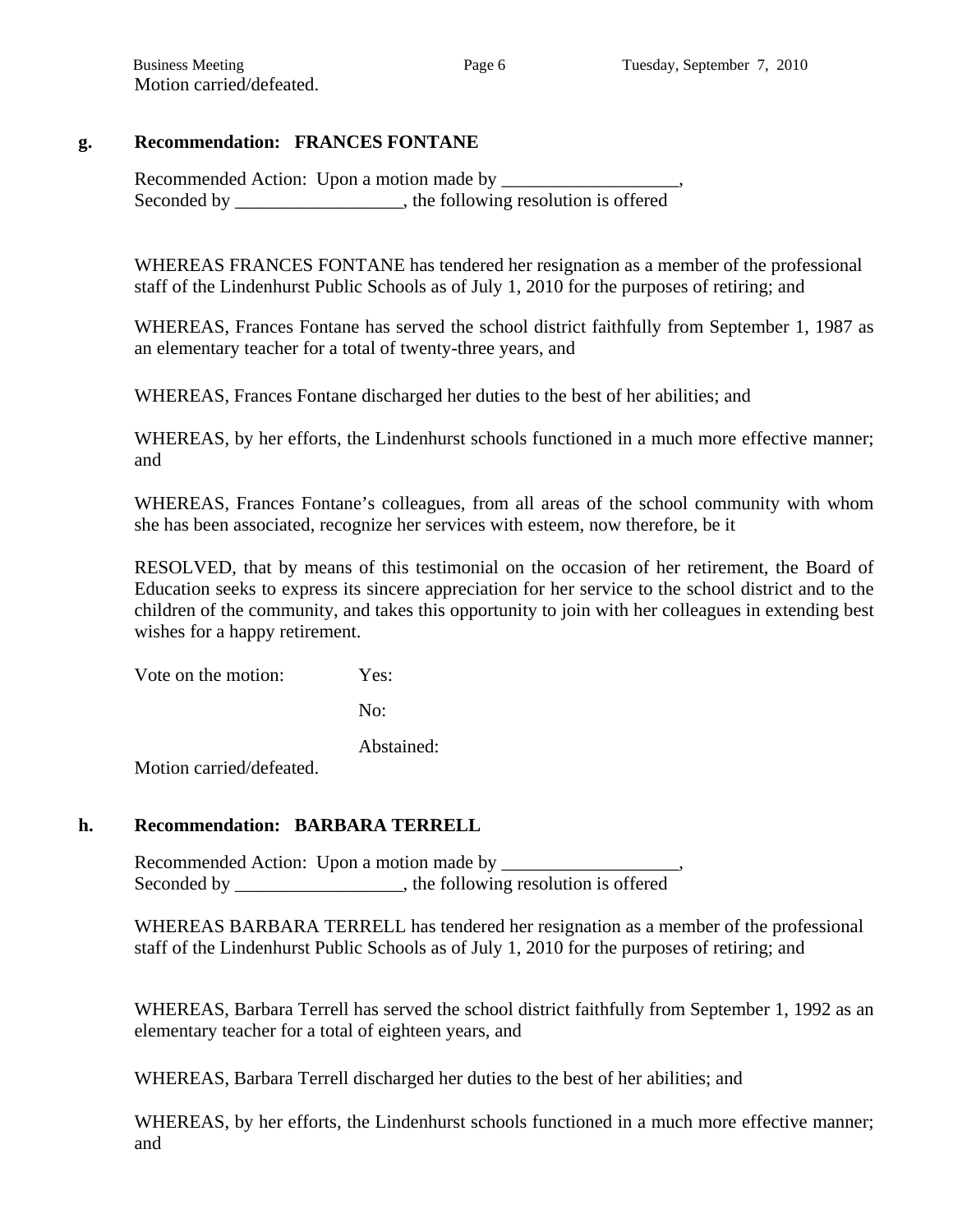WHEREAS, Barbara Terrell's colleagues, from all areas of the school community with whom she has been associated, recognize her services with esteem, now therefore, be it

 RESOLVED, that by means of this testimonial on the occasion of her retirement, the Board of Education seeks to express its sincere appreciation for her service to the school district and to the children of the community, and takes this opportunity to join with her colleagues in extending best wishes for a happy retirement.

Vote on the motion: Yes:

No:

Abstained:

Motion carried/defeated.

# **i. Recommendation: DEBORAH BONANDUCI**

 Recommended Action: Upon a motion made by \_\_\_\_\_\_\_\_\_\_\_\_\_\_\_\_\_\_\_, Seconded by \_\_\_\_\_\_\_\_\_\_\_\_\_\_\_\_, the following resolution is offered

 WHEREAS DEBORAH BONANDUCI has tendered her resignation as a member of the professional staff of the Lindenhurst Public Schools as of July 1, 2010 for the purposes of retiring; and

 WHEREAS, Deborah Bonanduci has served the school district faithfully from September 1, 1982 as a health and physical education teacher for a total of twenty-eight years, and

WHEREAS, Deborah Bonanduci discharged her duties to the best of her abilities; and

 WHEREAS, by her efforts, the Lindenhurst schools functioned in a much more effective manner; and

 WHEREAS, Deborah Bonanduci's colleagues, from all areas of the school community with whom she has been associated, recognize her services with esteem, now therefore, be it

 RESOLVED, that by means of this testimonial on the occasion of her retirement, the Board of Education seeks to express its sincere appreciation for her service to the school district and to the children of the community, and takes this opportunity to join with her colleagues in extending best wishes for a happy retirement.

Vote on the motion: Yes:

No:

Abstained:

Motion carried/defeated.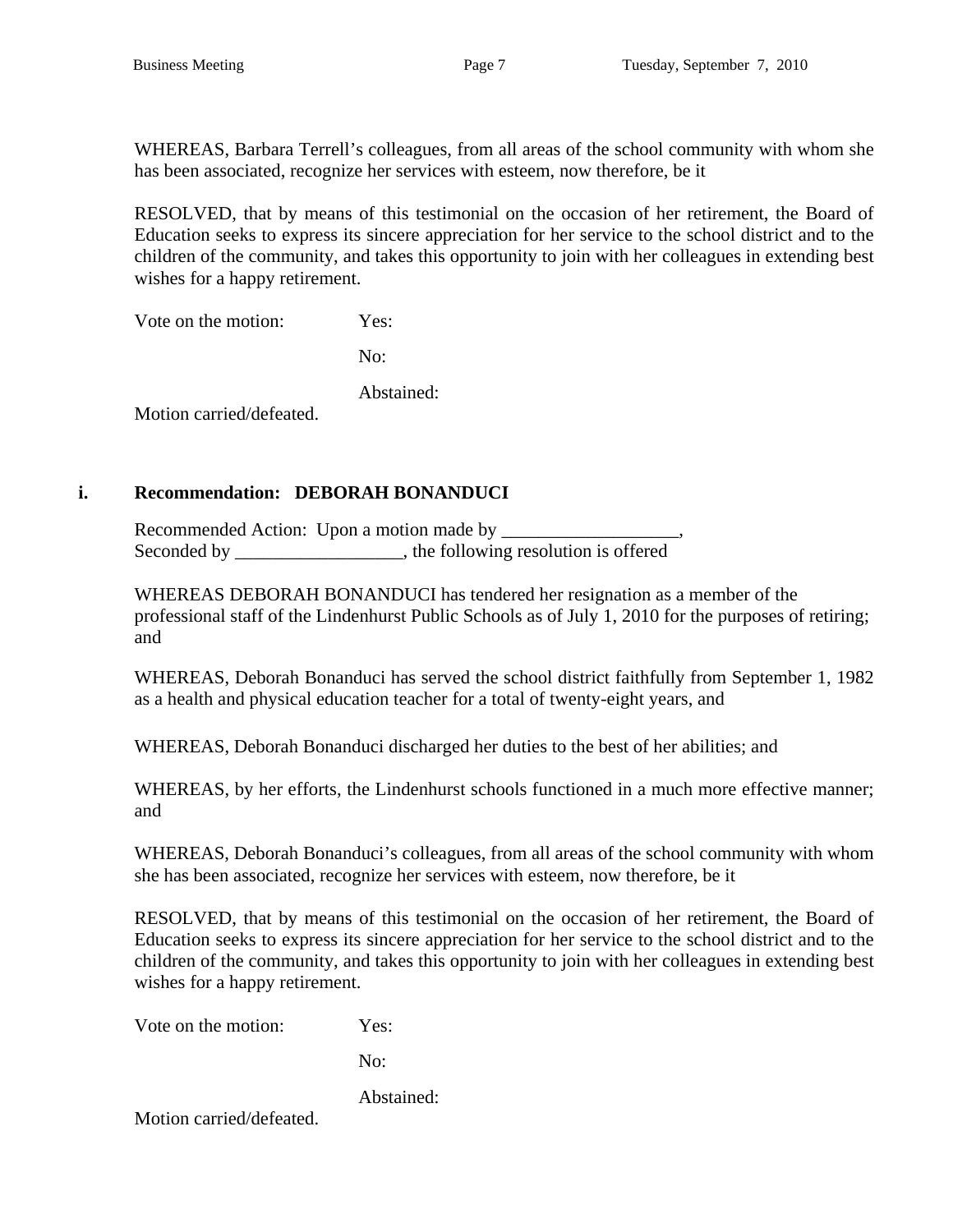# **j. Recommendation: CHERYL CLIFTON**

 Recommended Action: Upon a motion made by \_\_\_\_\_\_\_\_\_\_\_\_\_\_\_\_\_\_\_, Seconded by \_\_\_\_\_\_\_\_\_\_\_\_\_\_\_\_\_, the following resolution is offered

 WHEREAS CHERYL CLIFTON has tendered her resignation as a member of the professional staff of the Lindenhurst Public Schools as of August 31, 2010 for the purposes of retiring; and

 WHEREAS, Cheryl Clifton has served the school district faithfully from July 1, 1003 as Coordinator of Physical Education and Health for a total of seven years, and

WHEREAS, Cheryl Clifton discharged her duties to the best of her abilities; and

WHEREAS, by her efforts, the Lindenhurst schools functioned in a much more effective manner; and

 WHEREAS, Cheryl Clifton's colleagues, from all areas of the school community with whom she has been associated, recognize her services with esteem, now therefore, be it

 RESOLVED, that by means of this testimonial on the occasion of her retirement, the Board of Education seeks to express its sincere appreciation for her service to the school district and to the children of the community, and takes this opportunity to join with her colleagues in extending best wishes for a happy retirement.

Vote on the motion: Yes:

No:

Abstained:

Motion carried/defeated.

# **k. Recommendation: GRACE KOTSINADELIS**

Recommended Action: Upon a motion made by Seconded by \_\_\_\_\_\_\_\_\_\_\_\_\_\_\_\_, the following resolution is offered

 WHEREAS GRACE KOTSINADELIS has tendered her resignation as a member of the professional staff of the Lindenhurst Public Schools as of July 1, 2010 for the purposes of retiring; and

 WHEREAS, Grace Kotsinadelis has served the school district faithfully from September 1, 1992 as an elementary teacher for a total of eighteen years, and

WHEREAS, Grace Kotsinadelis discharged her duties to the best of her abilities; and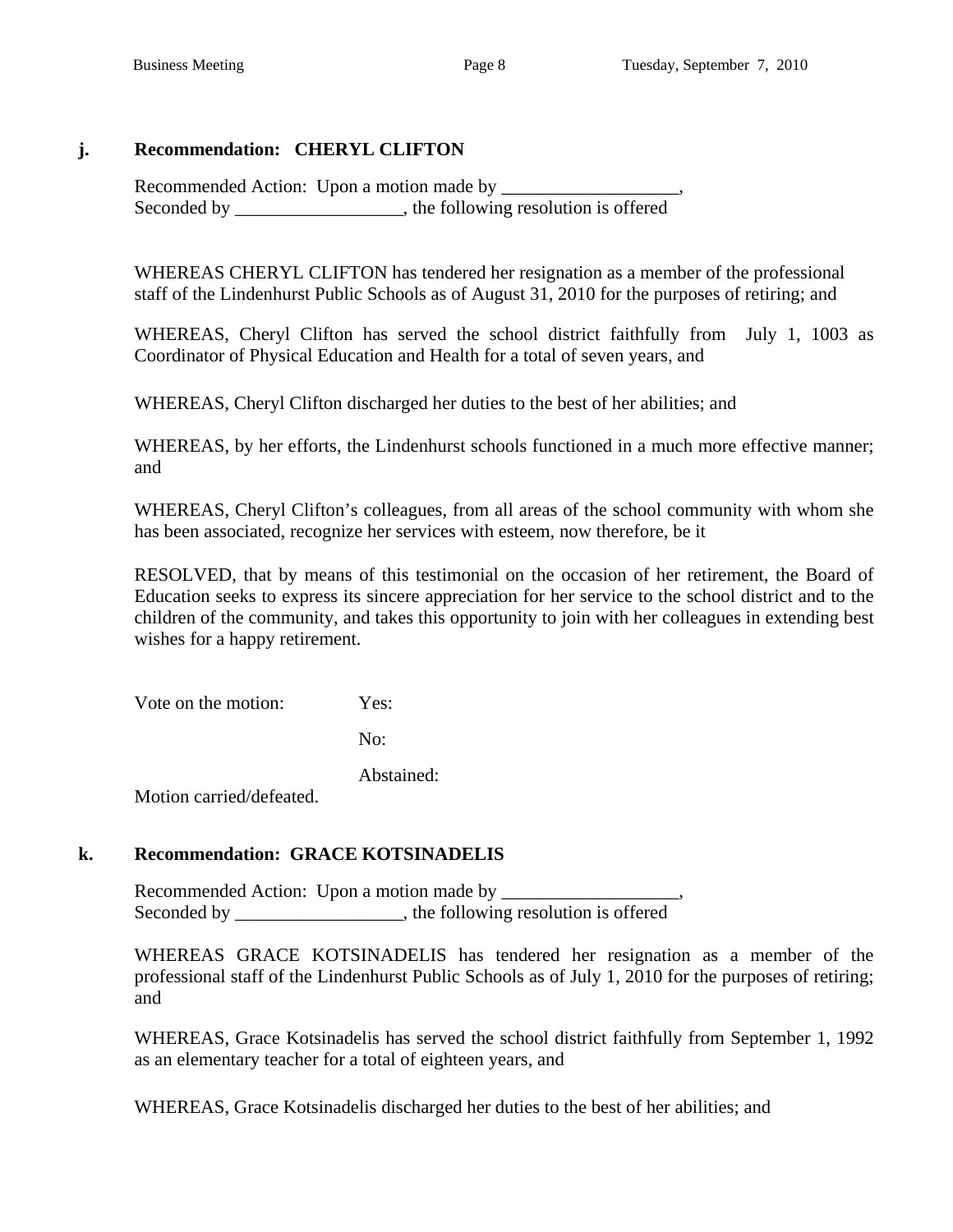Business Meeting Page 9 Tuesday, September 7, 2010 WHEREAS, by her efforts, the Lindenhurst schools functioned in a much more effective manner; and

 WHEREAS, Grace Kotsinadelis' colleagues, from all areas of the school community with whom she has been associated, recognize her services with esteem, now therefore, be it

 RESOLVED, that by means of this testimonial on the occasion of her retirement, the Board of Education seeks to express its sincere appreciation for her service to the school district and to the children of the community, and takes this opportunity to join with her colleagues in extending best wishes for a happy retirement.

Vote on the motion: Yes:

No:

Abstained:

Motion carried/defeated.

#### **l. Recommendation: FIELD TRIPS**

Recommended Action: Upon a motion made by Seconded by \_\_\_\_\_\_\_\_\_\_\_\_\_\_\_, the following resolution is offered

 RESOLVED that the Board of Education, upon the recommendation of the Superintendent, Approves the following field trip(s):

#### **Band**

| Saturday           | October 2, 2010               |                    | High School Band to New Meadowlands Stadium<br>to participate in a competition. Students will be<br>transported via bus.                                                          |  |  |
|--------------------|-------------------------------|--------------------|-----------------------------------------------------------------------------------------------------------------------------------------------------------------------------------|--|--|
| Monday             | October 11, 2010              |                    | High School Band to perform in NYC Columbus Day<br>Parade. Students will be transported via bus.                                                                                  |  |  |
| Sat./Sun.          |                               | November 6-7, 2010 | High School Band to Allentown, PA to participate<br>in USSBA Championship. Students will be<br>transported via bus.                                                               |  |  |
| <b>High School</b> |                               |                    |                                                                                                                                                                                   |  |  |
|                    | Wednesday<br>October 13, 2010 |                    | English students of Drama, Media & Film Study to<br>attend the Circle in the Square Theater in NYC to<br>see Lindy graduate in Lombardi. Students will be<br>transported via bus. |  |  |
|                    | Note: See enclosed.           |                    |                                                                                                                                                                                   |  |  |
|                    | Vote on the motion:           | Yes:               |                                                                                                                                                                                   |  |  |
|                    |                               | No:                |                                                                                                                                                                                   |  |  |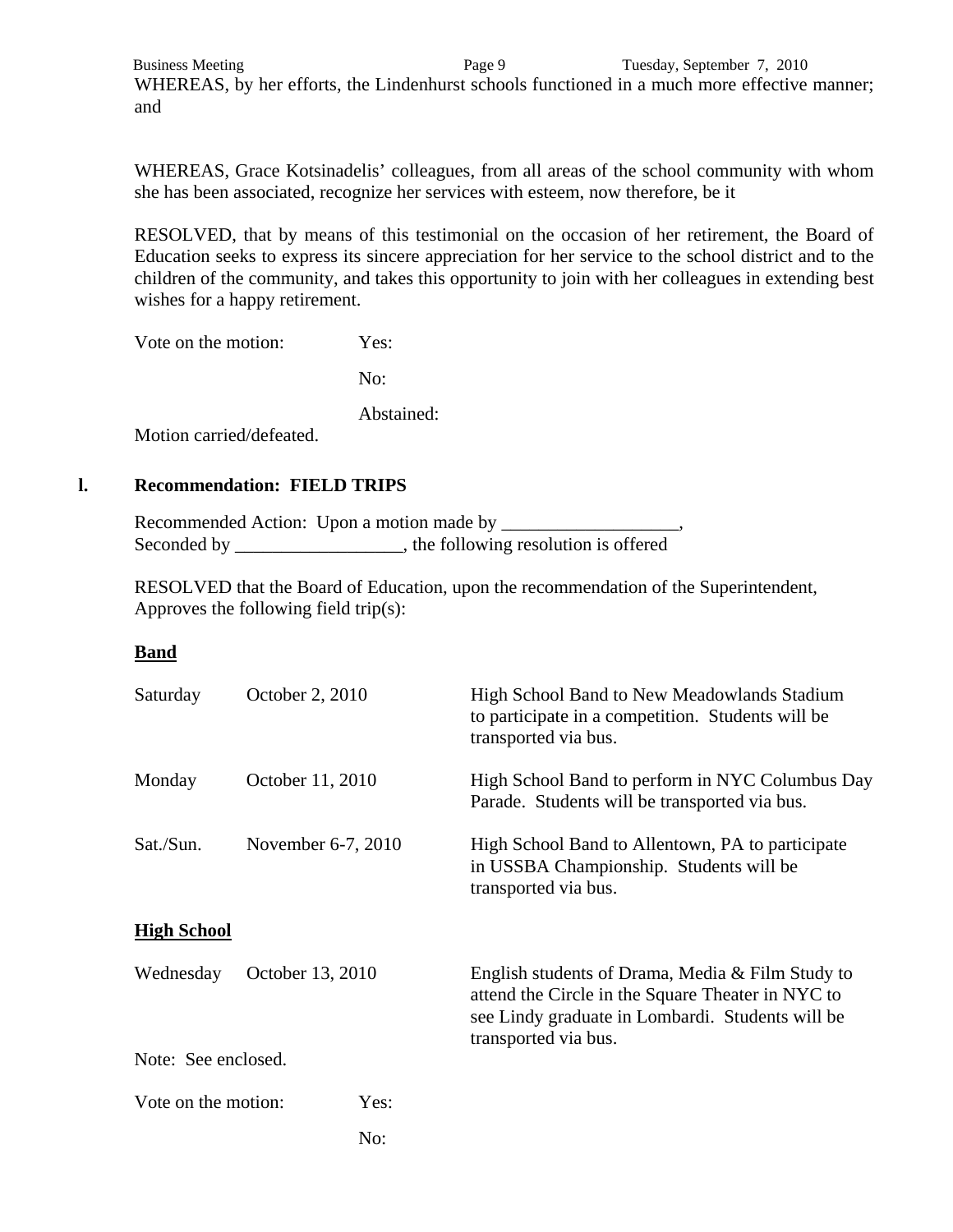Motion carried/defeated.

# **m. RECOMMENDATION – BOARD POLICY 3230 TABLE OF ORGANIZATION**

Abstained:

# **First Reading – No Vote to be taken**

# **A new board policy or revision of current board policy requires two readings.**

 Recommended Action: Upon a motion made by \_\_\_\_\_\_\_\_\_\_\_\_\_\_\_\_\_\_\_, Seconded by \_\_\_\_\_\_\_\_\_\_\_\_\_, the following resolution is offered for a first reading: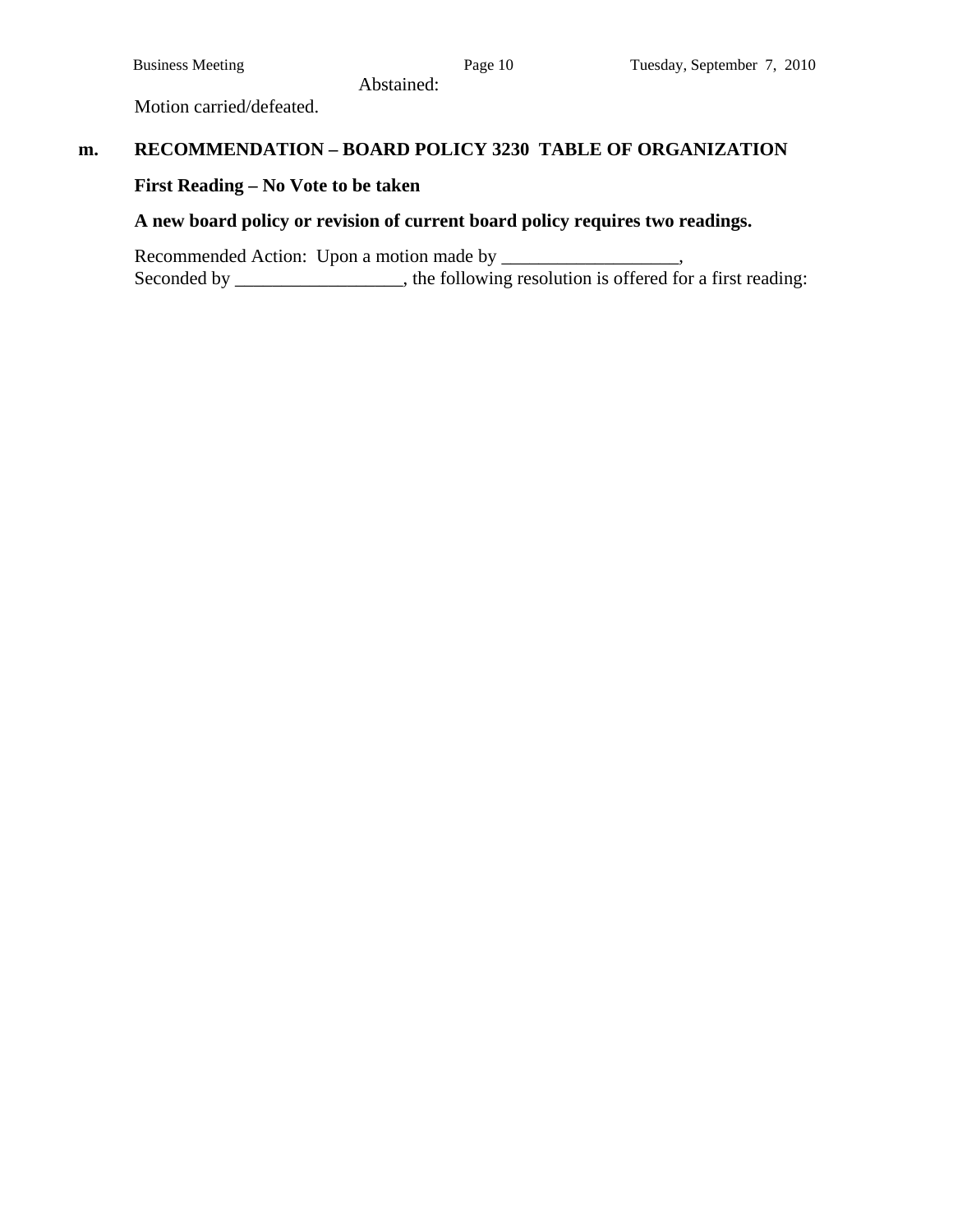# **n. Recommendation: REINSTATEMENT OF POSITIONS**

Recommended Action: Upon a motion made by Seconded by \_\_\_\_\_\_\_\_\_\_\_\_\_\_\_\_, the following resolution is offered

RESOLVED that the Board of Education, upon the recommendation of the Superintendent, reinstates the positions in the following tenure areas which were abolished on June 30, 2010.

BE IT FURTHER RESOLVED, that the teacher having the most seniority in the system within the tenure area of the positions shall be recalled effective September 1, 2010:

**Elementary Education** 

Theresa Peluso

Vote on the motion: Yes:

No:

Abstained:

Motion carried/defeated.

# **o. Recommendation: BUDGET TRANSFERS**

Recommended Action: Upon a motion made by Seconded by \_\_\_\_\_\_\_\_\_\_\_\_\_\_\_, the following resolution is offered

 RESOLVED that the Board of Education, upon the recommendation of the Superintendent, Approves the attached budget transfers over \$5,000.00.

Note: See enclosed.

Vote on the motion: Yes:

No:

Abstained:

Motion carried/defeated.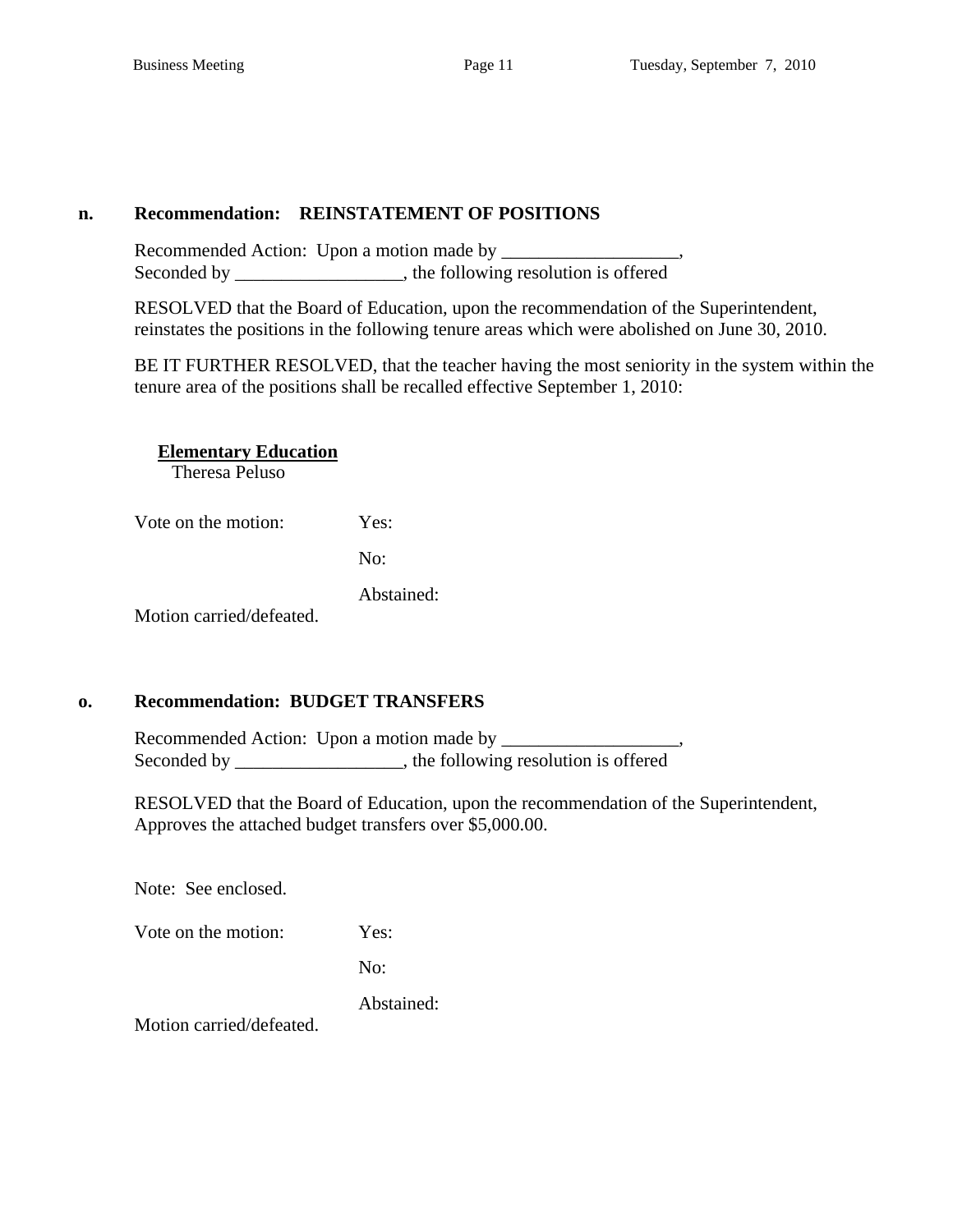# **p. Recommendation: FUND BALANCE**

 Recommended Action: Upon a motion made by \_\_\_\_\_\_\_\_\_\_\_\_\_\_\_\_\_\_\_, Seconded by \_\_\_\_\_\_\_\_\_\_\_\_\_\_\_\_\_, the following resolution is offered

**BE IT RESOLVED** that the Board of Education, upon the recommendation of the Superintendent, pursuant to General Municipal Law 6-r and Education Law 3651, designates the 2009-2010 excess fund balance in the amount of \$50,000 to be applied to the Reserve for Employee Benefits Accrued Liability Fund.

**BE IT RESOLVED** that the Board of Education, upon the recommendation of the Superintendent, pursuant to General Municipal Law 6-r and Education Law 3651, designates the 2009-2010 excess fund balance in the amount of \$50,000 to be applied to the Reserve for Unemployment Insurance Fund.

 **BE IT RESOLVED** that the Board of Education, upon the recommendation of the Superintendent, pursuant to General Municipal Law 6-r and Education Law 3651, designates the 2009-2010 excess fund balance in the amount of \$2,802,535 to be applied to the Reserve for Retirement Contribution Fund.

Note: See enclosed.

Vote on the motion: Yes:

No:

Abstained:

Motion carried/defeated.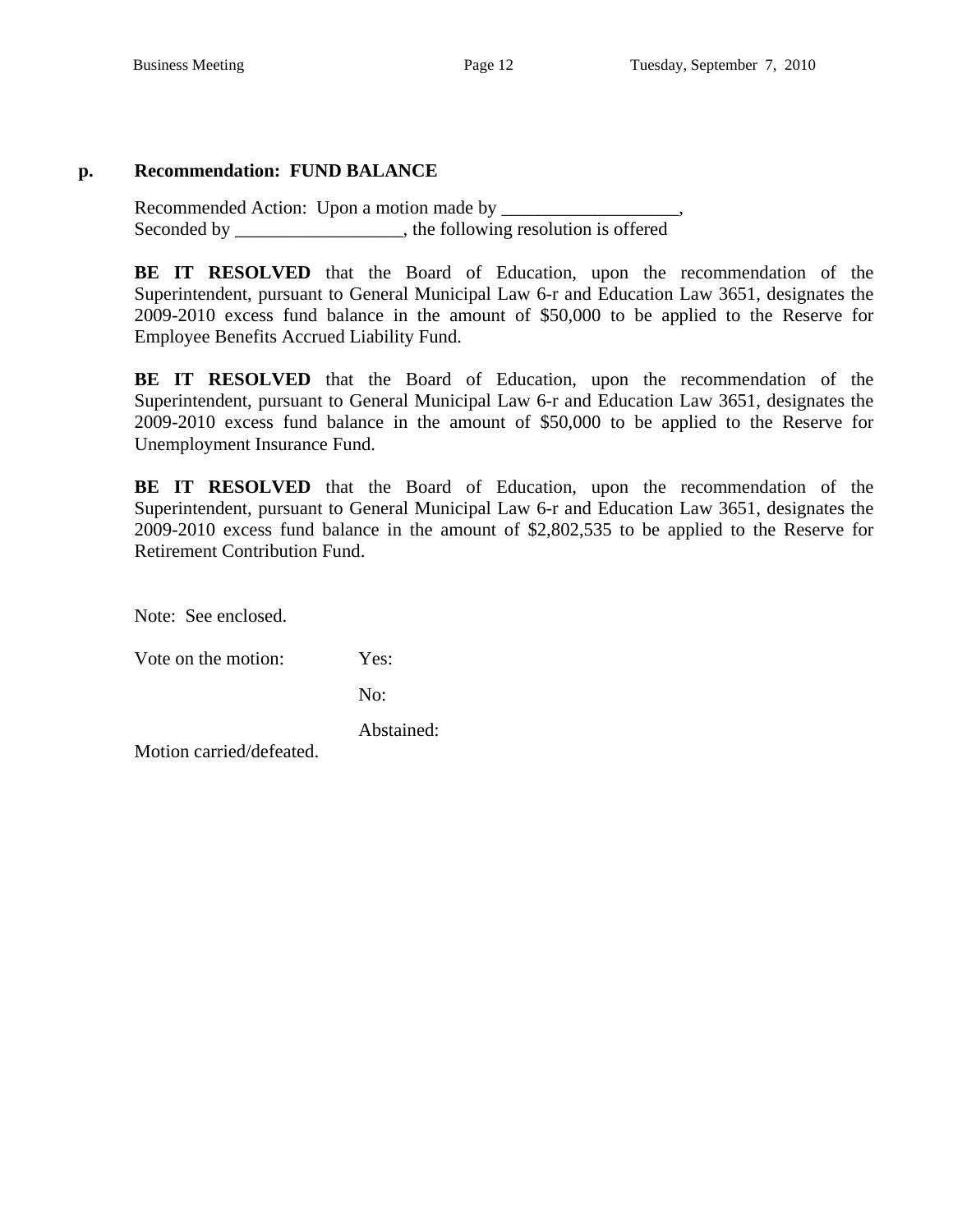# 11. SCHEDULES

| Schedule | $A-1$  | No. 2-S  | <b>Athletic Supervision</b>                                        |
|----------|--------|----------|--------------------------------------------------------------------|
| Schedule | $A-1$  | No. 5    | Personnel, Instructional Resignations &<br>Terminations            |
| Schedule | $A-2$  | No. 3    | Personnel, Instructional Leave of Absence                          |
| Schedule | $A-3$  | No. 10   | Personnel, Instructional Appointments                              |
| Schedule | $A-3$  | No. 11   | Personnel, Instructional Appointments                              |
| Schedule | $AS-1$ | No. 2    | Substitute Personnel, Instructional<br>Resignations & Terminations |
| Schedule | $AS-3$ | No. 3    | <b>Substitute Personnel Appointments</b>                           |
| Schedule | $B-1$  | PT. 3    | Non-instructional Personnel Resignations $\&$<br>Terminations      |
| Schedule | $B-2$  | PT. 3    | Non-instructional Personnel Leave of<br>Absence                    |
| Schedule | $B-3$  | No. 4    | Non-instructional Personnel Appointments                           |
| Schedule | $B-3$  | No. PT 3 | Non-instructional Appointments – Part-Time                         |
| Schedule | D      | No. 12   | <b>Pupil Personnel Services</b>                                    |
| Schedule | G      | No. 4    | Approval of RFPs                                                   |
| Schedule | OA/C   | No. 7    | <b>Outside Agencies/Consultants</b>                                |